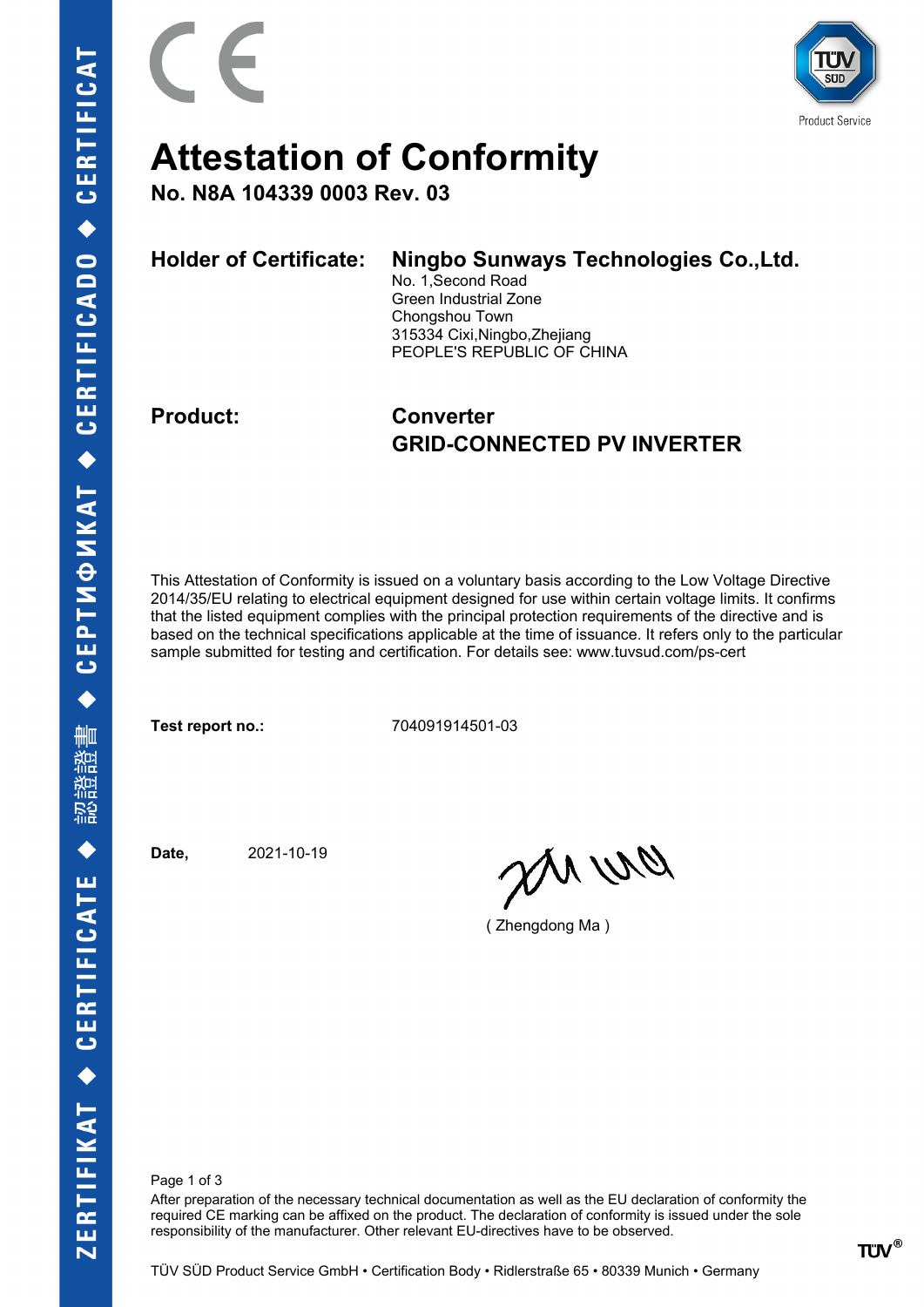



## **Attestation of Conformity**

**No. N8A 104339 0003 Rev. 03**

**Model(s): STS-3KTL, STS-3.6KTL, STS-4.2KTL, STS-4.6KTL, STS-5KTL, STS-6KTL, STS-3KTL-P, STS-3.6KTL-P, STS-4.2KTL-P, STS-4.6KTL-P, STS-5KTL-P, STS-6KTL-P**

#### **Parameters:**

| <b>Models</b>                          | STS-                            | STS-          | STS-<br>STS-<br>STS- |               |               |              |  |  |  |  |
|----------------------------------------|---------------------------------|---------------|----------------------|---------------|---------------|--------------|--|--|--|--|
|                                        | 3KTL                            | 3.6KTL        | 4.2KTL               | 4.6KTL        | 5KTL          | STS-<br>6KTL |  |  |  |  |
| <b>PV Input Ratings</b>                |                                 |               |                      |               |               |              |  |  |  |  |
| D.C. Max. Input Voltage:               | <b>DC 600V</b>                  |               |                      |               |               |              |  |  |  |  |
| D.C. MPPT Voltage<br>Range:            | DC 100-550V                     |               |                      |               |               |              |  |  |  |  |
| D.C. Max. Input Current:               | DC 12.5/12.5A                   |               |                      |               |               |              |  |  |  |  |
| Isc PV:                                | DC 15/15A                       |               |                      |               |               |              |  |  |  |  |
| <b>AC Output Ratings</b>               |                                 |               |                      |               |               |              |  |  |  |  |
| A.C. Output Rated<br>Voltage:          | 1/N/PE~ 230V                    |               |                      |               |               |              |  |  |  |  |
| A.C. Output Rated<br>Frequency:        | 50Hz                            |               |                      |               |               |              |  |  |  |  |
| A.C. Output Rated<br>Power:            | 3000W                           | 3600W         | 4200W                | 4600W         | 5000W         | 6000W        |  |  |  |  |
| A.C. Output Max.<br>Apparent Power:    | 3300VA                          | 3960VA        | 4600VA               | 4600VA        | 5500VA        | 6600VA       |  |  |  |  |
| A.C. Output Max.<br>Current:           | <b>AC 15A</b>                   | <b>AC 18A</b> | <b>AC 21A</b>        | <b>AC 21A</b> | <b>AC 25A</b> | AC<br>28.7A  |  |  |  |  |
| Power Factor:                          | 0.8 leading0.8 lagging          |               |                      |               |               |              |  |  |  |  |
| Protective Class:                      |                                 |               |                      |               |               |              |  |  |  |  |
| Ingress Protection:                    | <b>IP65</b>                     |               |                      |               |               |              |  |  |  |  |
| Overvoltage Category:                  | II(PV), III(MAINS)              |               |                      |               |               |              |  |  |  |  |
| <b>Operating Temperature</b><br>Range: | $-30^{\circ}$ C $+60^{\circ}$ C |               |                      |               |               |              |  |  |  |  |

Page 2 of 3

After preparation of the necessary technical documentation as well as the EU declaration of conformity the required CE marking can be affixed on the product. The declaration of conformity is issued under the sole responsibility of the manufacturer. Other relevant EU-directives have to be observed.